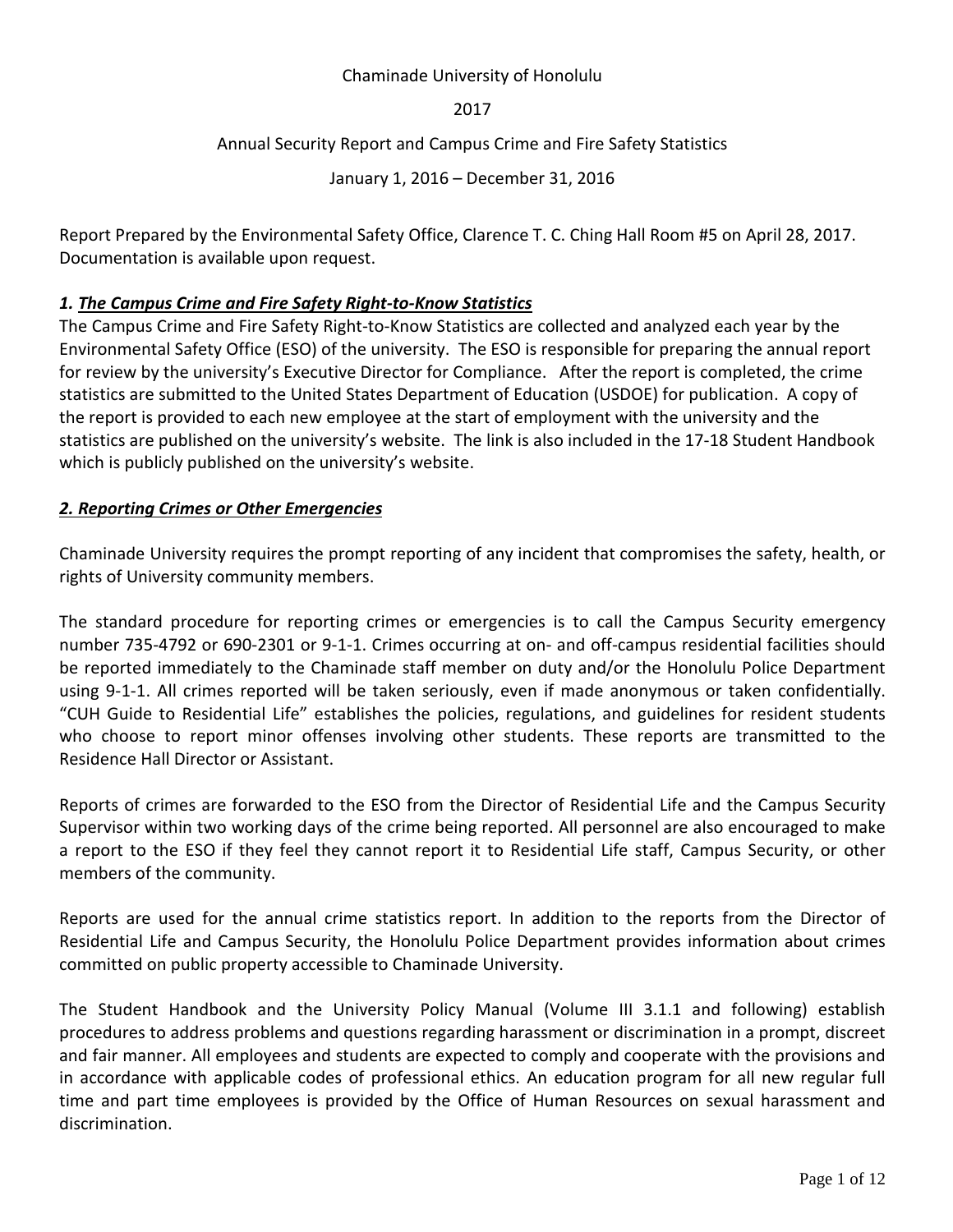# *3. Timely Warnings/Preparing the Annual Disclosure*

All members of the Chaminade University Campus Community are notified on an annual basis that they are required to immediately notify Chaminade Security, (808)735-4792 or, (808) 690-2301, or 9-1-1, of any situation or incident that may involve an emergency or dangerous situation. Campus Security responds and summons the necessary resources to warn the Campus Community, mitigate, investigate, and document any situation. If an emergency or dangerous situation exists, federal law requires that Chaminade University immediately notify the Campus Community or the appropriate segments of the Community that may be affected by the situation and inform them what actions to take.

Chaminade University of Honolulu has a multi-layered emergency notification system to notify the campus community about an emergency or dangerous situation involving a threat to the health or safety of students, faculty, and staff on campus.

Some or all of these systems will be activated without delay in the event of a threat to the Chaminade University Campus Community, depending on the location and type of emergency. Systems include emails, desktop notifications that scroll across computer screens, outdoor wide-area voice alerting, indoor voice alerting, print messaging on phone screens, emergency links on [www. chaminade.edu w](http://www.chaminade.edu/)eb home page, and a text message system. Chaminade University will post updates on the University web page [www.](http://www.chaminade.edu/)  [chaminade.edu a](http://www.chaminade.edu/)nd some or all of the notification systems listed above.

If Campus Security confirms that there is an emergency or dangerous situation that poses an immediate threat, Campus Security will immediately, and without delay, contact the Executive Director for Compliance and Human Resources (Executive Director), Dean of Students, and the ESO. The Executive Director, Dean of Students, and the ESO will assess the situation. The Executive Director and/or the Dean of Students will advise the President of the University as to the steps that will be taken to secure the campus and inform the campus community.

The Executive Director, Dean of Student, and the ESO will also determine the content of any message and which notification systems listed above will be used to communicate the threat to the Campus Community or to the appropriate segment of the Campus Community. Depending on the seriousness of the emergency, the task of notifying the campus community will be assigned to the ESO or the Public Information Officer as determined by the Executive Director in consultation with the Dean of Student and ESO.

Emergency Evacuation Plans are posted in Chaminade University Residential Buildings. Evacuation drills are conducted at least once a year.

Chaminade University of Honolulu has an Emergency Manual, which details Chaminade Universities Response to emergency situations. The Emergency Manual is available from the Chaminade University web home page at: [https://www.chaminade.edu/for/emergency-info/emergency\\_info.php.](https://www.chaminade.edu/for/emergency-info/emergency_info.php) It is also available to employees on the employee portal of the university website and the Employees HR Portal.

The Chaminade University Public Information Officer (PIO) is responsible to distribute appropriate media releases via email, fax, and phone calls to local media (radio, broadcast television, and newsprint) when directed to do so by the Executive Director, Dean of Students and/or the ESO. All media releases are uploaded to the Chaminade Portal News Archive and Chaminade Web Home Page; from there it becomes part of Chaminade News Release pages. The Dean of Students is responsible for contacting students and families, the Office of the Provost is responsible for contacting faculty, and the Human Resources Manager is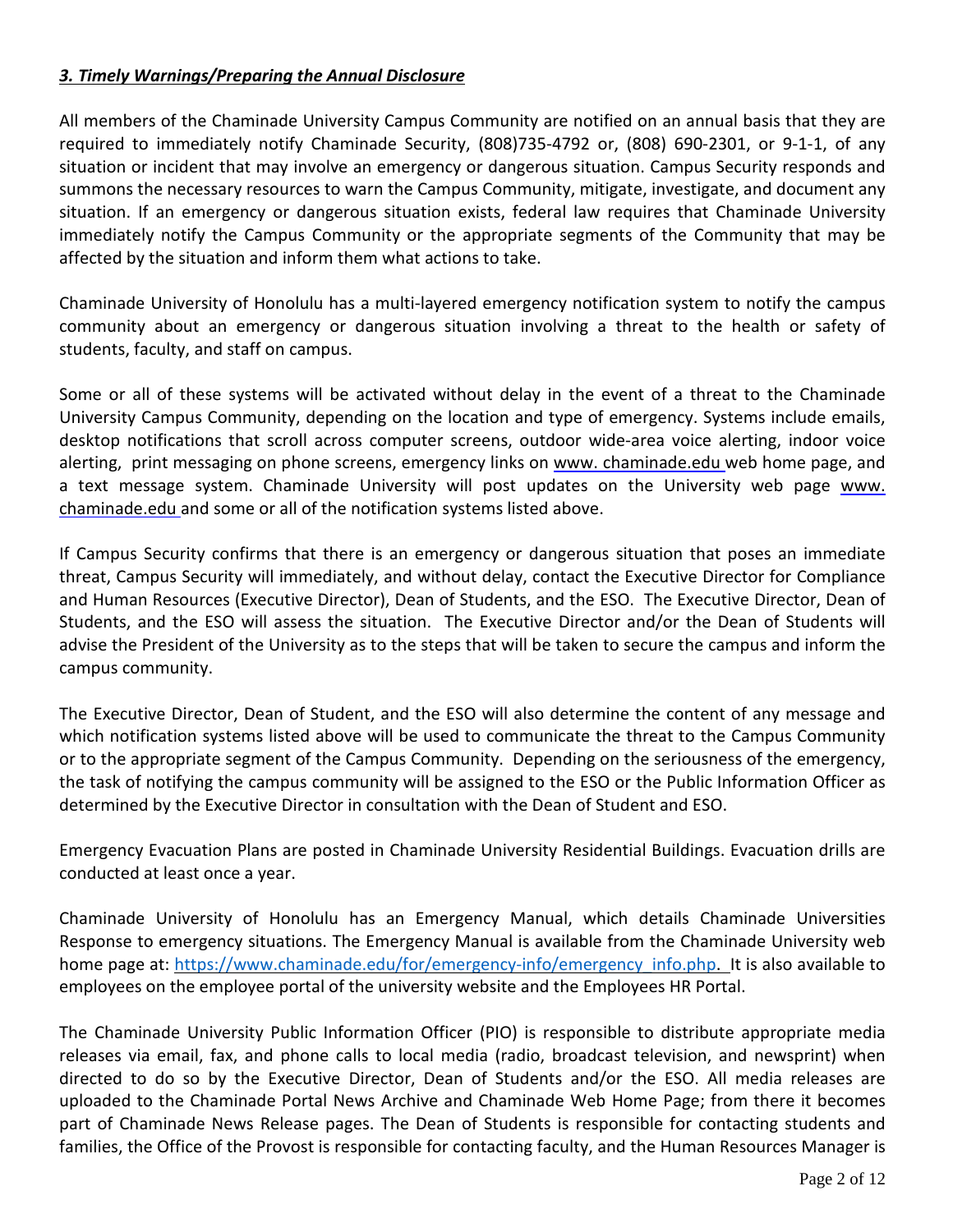responsible for contacting staff members.

## *4. Security and Access to Campus Facilities*

Access to University facilities and classrooms are scheduled in advance. The Records Office is responsible for scheduling all facilities and classrooms. Campus Security opens and closes classrooms and facilities according to the schedule which is updated on a daily basis or on request for special needs. Identification is checked and recorded by Campus Security for any special request for access. Access by Campus Security or Maintenance to residence hall rooms is arranged with the student or with the Residence Hall Director. As indicated in the contract, the Residence Hall Director may enter a room if there is reason to believe that either the law or University policy is being violated or an emergency is indicated.

**Facilities Management** maintains the university buildings and grounds with a concern for security and safety. Campus facilities and grounds are inspected on a regular basis to ensure that repairs are made in an expeditious manner. There is an annual review of the lighting on campus.

**Residential Life staff** provides and supervises personnel for the monitoring of residence halls each semester. Also, on a monthly basis the Resident Assistant walks through all suites and apartments to check health and safety issues. See "CUH Guide to Residential Life".

**The off-campus residence halls have a resident University staff member**. They cooperate with the local police in responding to criminal activity, and report the incidents to the Dean of Students on campus.

**Campus Security** at the University is under contract with Securitas Security Services, USA, Inc. The Security Officers are uniformed, unarmed, and not deputized. Their authority to arrest is the power of any private citizen.

**The University** enforces local, state and federal laws and University regulations. Securitas Security and/or the Honolulu Police Department investigate all criminal incidents. Since Securitas Security personnel are not deputized, they maintain a close relationship and rely on local law enforcement to respond when called.

#### *5. Procedure and Prevention Programs*

Education about procedures, practices, and prevention are ongoing on campus. The programs are applicable to all community members: staff, faculty and students. Student orientation programs, student publications, and the regular residence hall programs are used for educating and briefing the students. A proposed action plan calls for using the University Portal to continue the education in an ongoing manner and also to advertise the special program presentations. An online training program for all new employees is provided.

# *6. Substance Abuse: Alcohol and Drug Use*

In accordance with Federal and Hawaii State Law, which mandates sanctions and policing of substance abuse at the country's institutions of higher education, Chaminade University does not permit the purchase, possession, manufacturing, consumption or furnishing of alcohol by persons under 21 years of age. Intentionally or knowingly providing alcoholic beverages to persons under the age of 21, or to persons obviously inebriated, is not permitted on property owned or controlled by the University.

University student policy allows alcohol in resident hall rooms where all residents are 21 or over and all have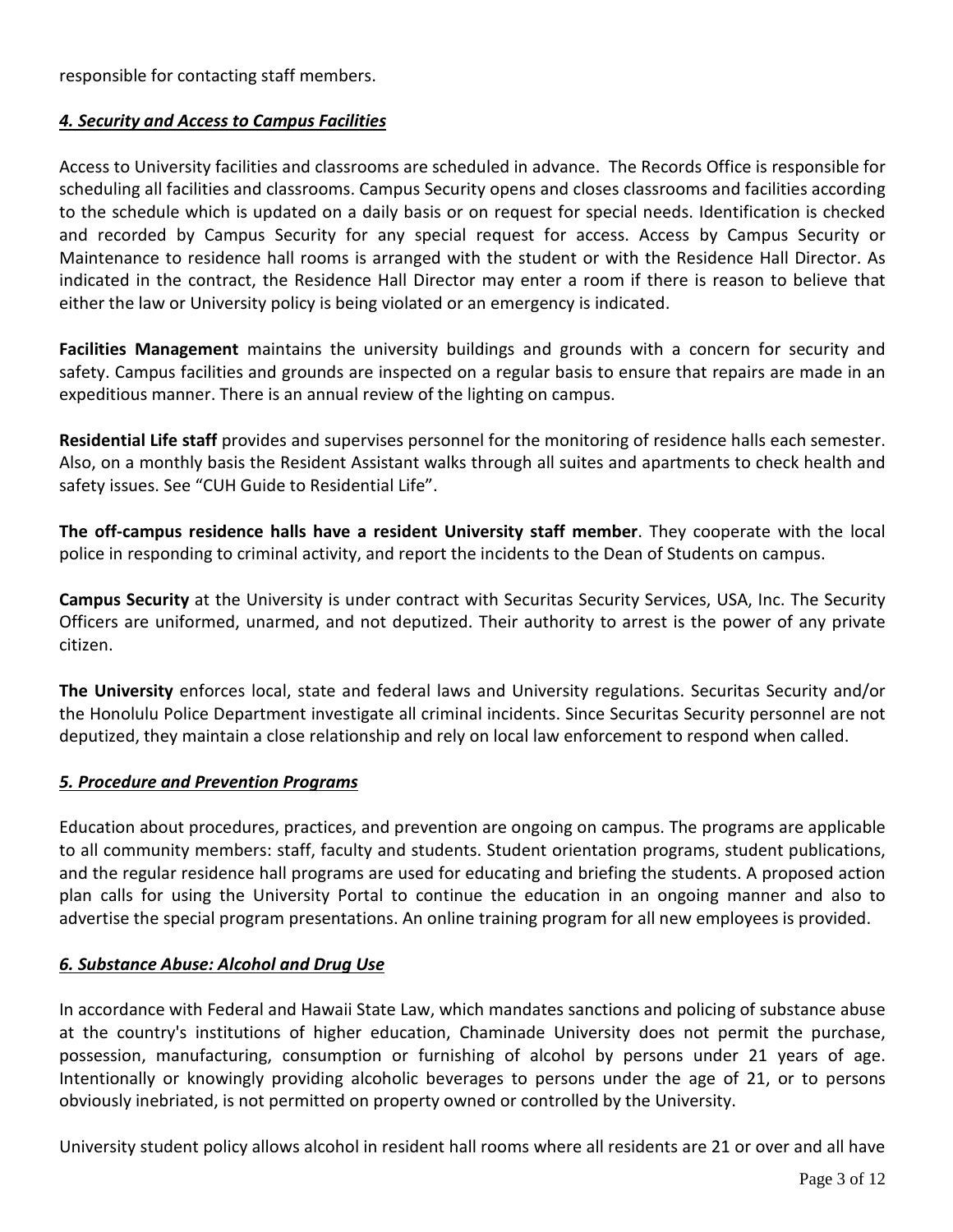requested and been approved for having alcohol in the room.

Chaminade University prohibits the possession, manufacture, consumption, sale, and furnishing of illegal substances, including narcotics or controlled substances, except as expressly permitted by law, on University owned or controlled property or at a University sponsored event in compliance with the Drug-Free Schools and Communities Act of 1989. The Controlled Substance Act (1970 amended 1984) and the Anti-Drug Abuse Act of 1986 provide penalties for unlawful manufacturing, distribution, and dispensing of controlled substances. Other penalties are sanctioned under Hawaii State and local laws. Suspected violations will be investigated by the University and may result in University sanctions and may constitute grounds for notification of civil authorities. Chaminade will cooperate fully with federal, state, and local law enforcement authorities to enforce drug and alcohol statutes.

Chaminade University also prohibits the use of marijuana on its campus, at any of its Resident Halls, and at any campus-sponsored event. The State of Hawaii authorized the use of medical marijuana. However, Hawaii state law does not authorize the use of medical marijuana on any school ground or in the workplace of one's employment. The possession of marijuana, including marijuana for medical purposes, is prohibited under Federal law. Any employee or student found to be possessing or using marijuana for any reason, including medical marijuana, and in any form will be subject to disciplinary action for violation of University's policies against the possession of illicit and illegal substances. Further, using marijuana for medical purposes is not an allowable defense for violation of any University policies and/or misconduct.

The University drug and alcohol policies are found in the University Policy Manual (Volume II, Section 2. 5), and in the "CUH Guide to Residential Life" handbook.

Drug and alcohol abuse presentations are made each semester at student orientation and again at resident hall meetings. Presentations are made by either the University Director of Counseling Services or outside speakers. The Director of Counseling Services provides comprehensive presentation as part of the annual training program for the Residence Hall Directors and Assistants.

# *7. Violence Against Women Act (VAWA)*

The Violence Against Women Act (VAWA) was strengthened and reauthorized by President Obama in 2013. This act included the Campus Sexual Violence Elimination Act, which amends the Clery Act and affords additional rights to campus victims of sexual violence, dating violence, domestic violence, and stalking.

In accordance with VAWA, Chaminade University of Honolulu is required to compile statistics of incidents of sexual assault, domestic violence, and stalking that occur on campus and/or during University sanctioned activities and reported to Campus Security authorities to be included in the Annual Security Report. The University also has adopted certain student discipline procedures, such as for notifying purported victims of their rights, and has also adopted institutional policies to address and prevent campus sexual violence.

# *8. Reporting Sexual Offenses, Domestic Violence, Dating Violence, Stalking/Sanctions/and Disciplinary Actions*

The University takes all allegations of sexual assault, sexual harassment, and domestic/dating violence seriously. A student victim has the option of pursuing the case internally or through the Honolulu Police. Chaminade University reports serious offenses as required. Additionally, the University Counseling Services personnel coordinate support services for a sexual assault victim. The internal procedure follows the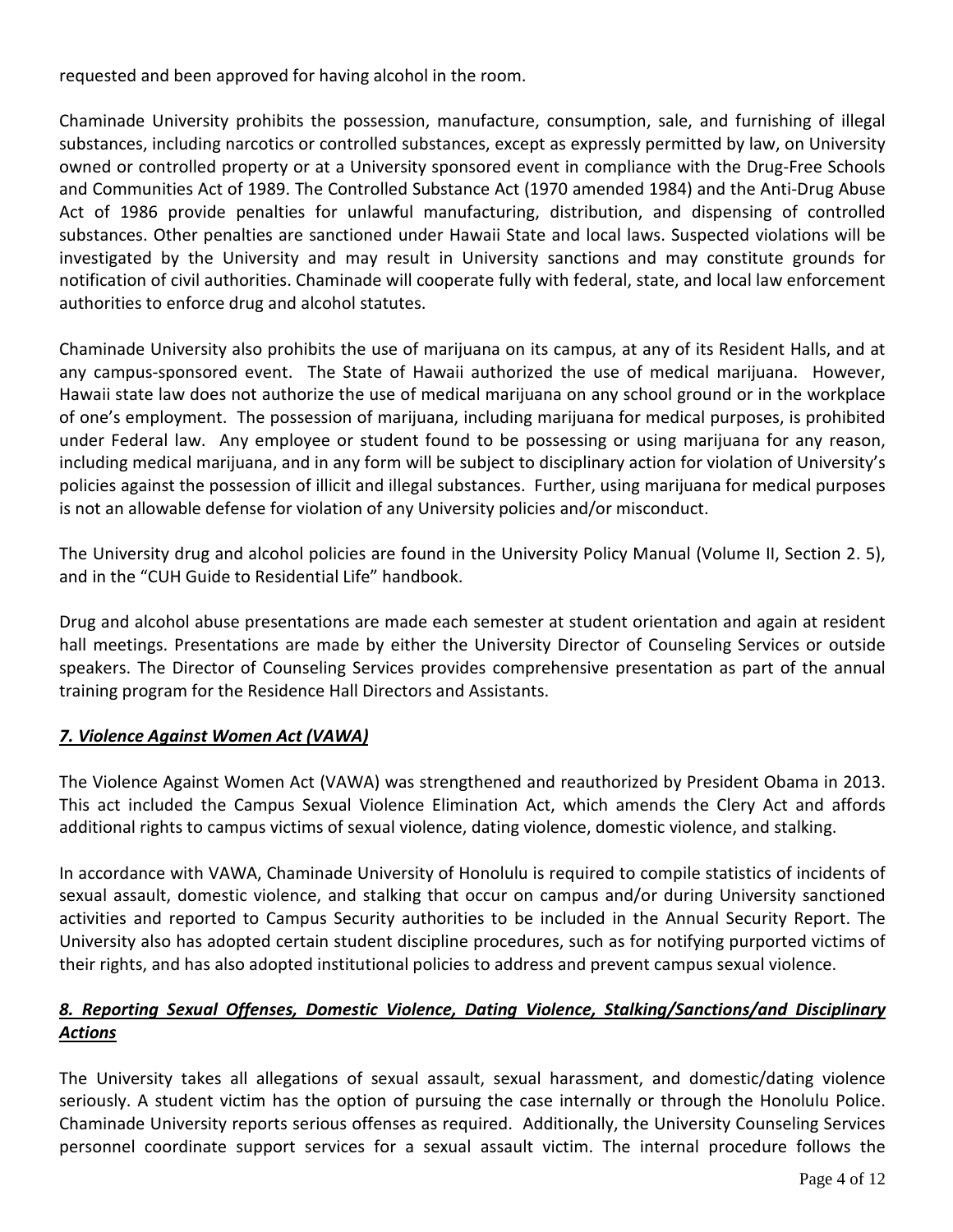guidelines in the student handbook and University Policy Manual (Volume III, Section 3.1.5) for cases of harassment.

The topic of sexual harassment including sexual assault is covered in the residence hall presentations, where students are informed of procedures and options in regards to reporting sex offenses. The victim of a sexual assault should report the incident to the local police (if off campus), and to the appropriate university staff. The victim should make every attempt to preserve any physical evidence of the assault. This may include a voluntary medical exam, not showering or disposing of any damaged clothing or other items that are present during/after the assault. With the victim's consent, the university will cooperate with police in their criminal investigation of an on-campus sexual assault.

The University has assigned the role of Title IX Coordinator to the Executive Director who is a direct report to the President of the University. Pursuant to Title IX, all allegations of sexual assault and/or harassment that are brought to the attention of the Title IX Coordinator are investigated regardless of whether there is an active law enforcement investigation that is concurrently being conducted. This includes allegations that occur off-campus and/or in activities that are not sponsored by the University but involve students or employees of the University. The reason for the internal investigation is to ensure that any potential of a hostile environment is eliminated for the alleged victim.

If allegations are substantiated after an investigation is conducted, disciplinary action will be imposed on recognized individual student, student organizations, and/or University faculty and staff found responsible of a sexual harassment by a preponderance of the evidence collected. Students may be suspended or expelled for committing violent or criminal acts on campus or at campus-related events. Employees will be subject to disciplinary action up to and including termination of employment from the university.

#### *9. Sex Assault Counseling Services*

The University will assist reporting to outside agencies as appropriate. Students are informed of existing onand off-campus counseling, mental health, or other student services for victims of sex assault and related offenses. A student who has been the victim of a sexual assault/offense is advised to seek immediate assistance by going to the Kapiolani Women's and Children's Hospital Sex Abuse Treatment Center at 55 Merchant Street, 22nd Floor Honolulu (24-hour crisis hotline: 524-7273). While not a 24-hour treatment center, the Chaminade Counseling Center is available to provide counseling services and assist in coordinating care for sexual assault victims.

# *10. Information concerning registered sex offenders may be obtained from the State web site at [Hawaii](http://sexoffenders.ehawaii.gov/sexoffender/welcome.html;jsessionid=66F9B5842ED9DCA3545B3DF5178136B4.lana)  [State Sex Offender Website](http://sexoffenders.ehawaii.gov/sexoffender/welcome.html;jsessionid=66F9B5842ED9DCA3545B3DF5178136B4.lana)*

#### *11. Title IX*

Title IX of the Education Amendments of 1972 is a federal gender equity law that prohibits discrimination based on sex in education programs and activities that receive federal funding. Consistent with the requirements of Title IX of the Education Amendments of 1972 and its implementing regulations, Chaminade University of Honolulu has assigned the role of Title IX Coordinator to the Executive Director who is a direct report to the President of the University. Students or employees with concerns or complaints about discrimination on the basis of sex in employment, an education program or activity may contact the university's designated Title IX coordinator.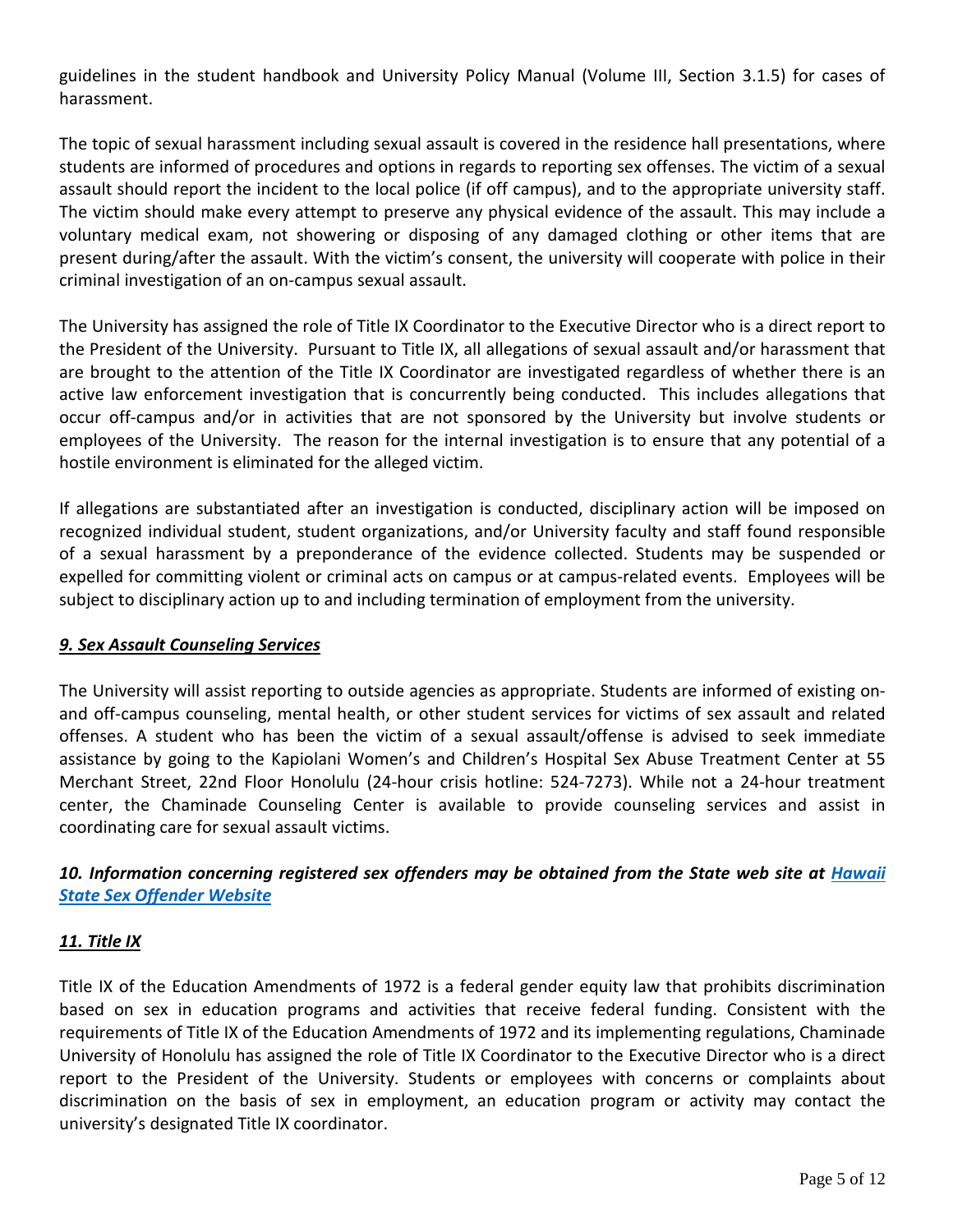Please see the Chaminade University Policy Manual: Volume III - Page 9 - Page 14 for detailed information regarding the Universities Title IX policy.

#### *12. Missing Student Policy*

Chaminade University takes student safety very seriously. To this end, the following policy and procedures have been established to assist in locating Chaminade students living in University operated on- and offcampus residence halls who, based on the facts and circumstances known to Chaminade, have been reported missing to the Office of the Dean of Students, Campus Security, Office of Residential Life, local law enforcement agency, or other source.

To determine whether or not a student is considered missing, the University will attempt to make contact with the student via class attendance, residential life staff, security, email, social networks, telephone, as well as friends and acquaintances.

If all of these attempts result in the student not having been seen or heard from for 24 hours after the time of the initial report, the student will be considered missing. Once the University determines that the student is missing, the following offices will be notified:

- Office of the Dean of Students Campus Security
- Office of Residential Life
- Executive Director for Compliance and Human Resources

Upon notification that a student may be missing, Chaminade may use any of the following resources to assist in locating the student. These resources may be used in any order and combination.

To assist in locating a student who may be missing, the residential life staff will be asked to assist in physically locating the student by opening the student's assigned room and talking with known associates.

Security staff will search on-campus public locations to find the student (library, dining hall, etc.) An ID picture will be used to assist in identifying the missing student.

The Office of the Dean of Students will attempt to contact known friends, family, staff, and/or faculty members for last sighting or additional contact information. Additionally, the Dean of Students will provide vehicle registration information, if available, for vehicle location and distribution to authorities.

Information Technology Services will be asked to look up email logs for last login and use of Chaminade's email system. If there is any indication of foul play, the Honolulu Police Department will immediately be contacted for assistance. All information collected from Information Technology Services will be provided to law enforcement for use in locating a student who is missing.

At the beginning of each semester, Chaminade will inform students residing in on- and off-campus residence halls that the University will notify either a parent or an individual selected by the student not later than 24 hours after the time the student is determined to be missing. Students have the option of identifying an individual to be contacted by Chaminade not later than 24 hours after the time the student has been determined to be missing. Students can register this confidential contact information through the Office of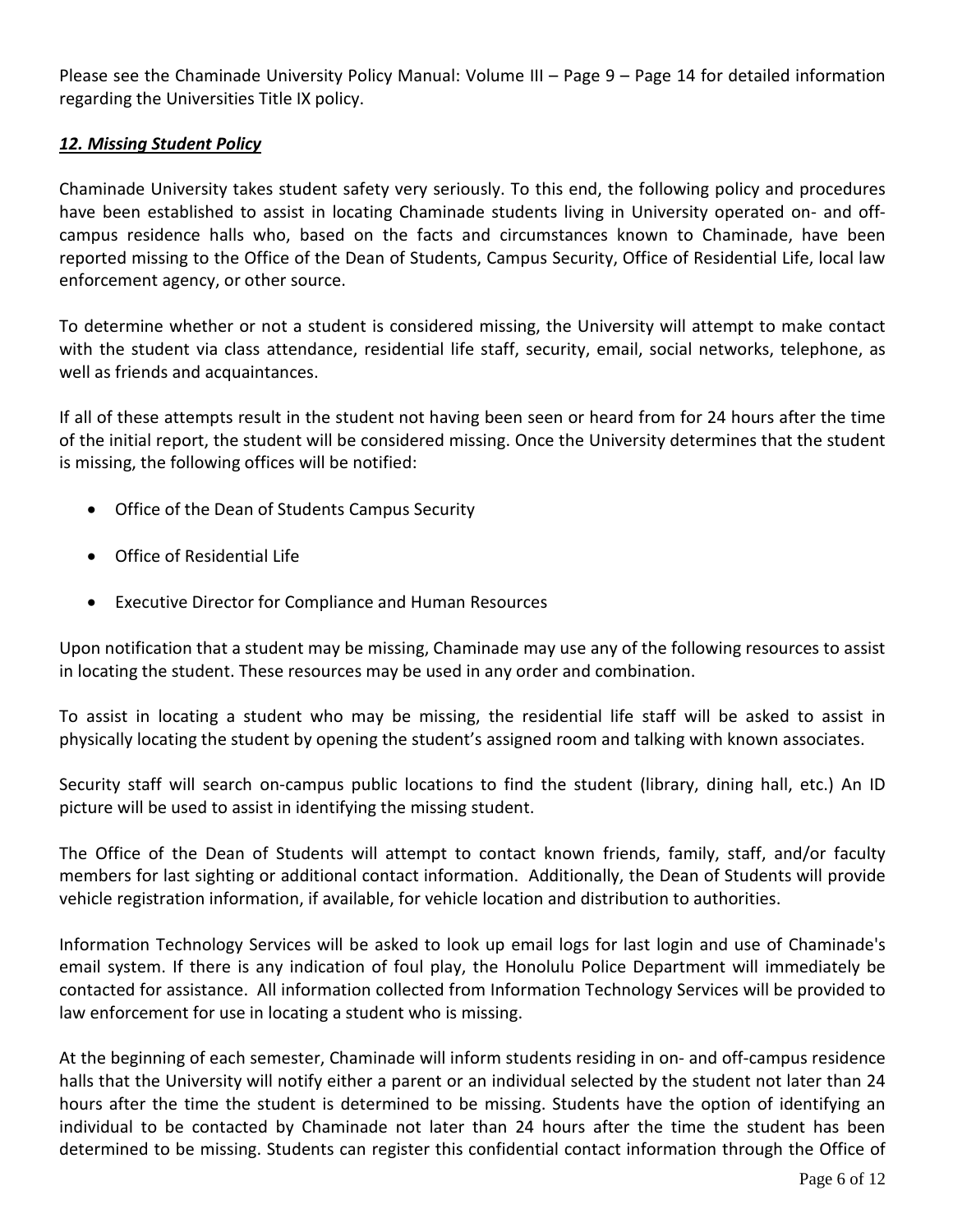Residential Life. If the student is under 18 years of age, and not an emancipated individual, Chaminade is required to notify a custodial parent or guardian not later than 24 hours after the time that the student is determined to be missing.

Chaminade will notify the appropriate law enforcement agency no later than 24 hours after the time that the student is determined to be missing.

If Chaminade's Office of the Dean of Students or the local law enforcement agency has been notified and makes a determination that a student who is the subject of a missing person report has been missing for more than 24 hours and has not returned to campus, Chaminade will initiate the emergency contact procedures in accordance with the student's designation.

The University will also initiate notification procedure for a missing student who is a resident in an on- or offcampus residence hall. Any official missing person reports relating to this student shall be referred immediately to the Office of the Dean of Students.

If the Office of the Dean of Students, after investigating the official report, determines the student has been missing for more than 24 hours, Chaminade will contact the individual identified by the student, the custodial parent or legal guardian if the student is under 18 and not emancipated, and local law enforcement.

# *13. Student Right to Know and Crime Awareness Security Act of 1990*

Chaminade is in compliance with the Jeanne Clery Disclosure of Campus Security Policy and Campus Crime Statistics Act of 1990 and as amended by the Higher Education Opportunity Act of 1998 and 2008. In accordance with the Clery Act, the Crime Log for the most recent 60 day period is open for public inspection during normal business hours in the Environmental Safety Office, Clarence T. C. Ching Hall #05. Sections of the Crime Log older than 60 days will be made available within two business days.

# **SPACE INTENTIONALLY LEFT BLANK DATA TO FOLLOW**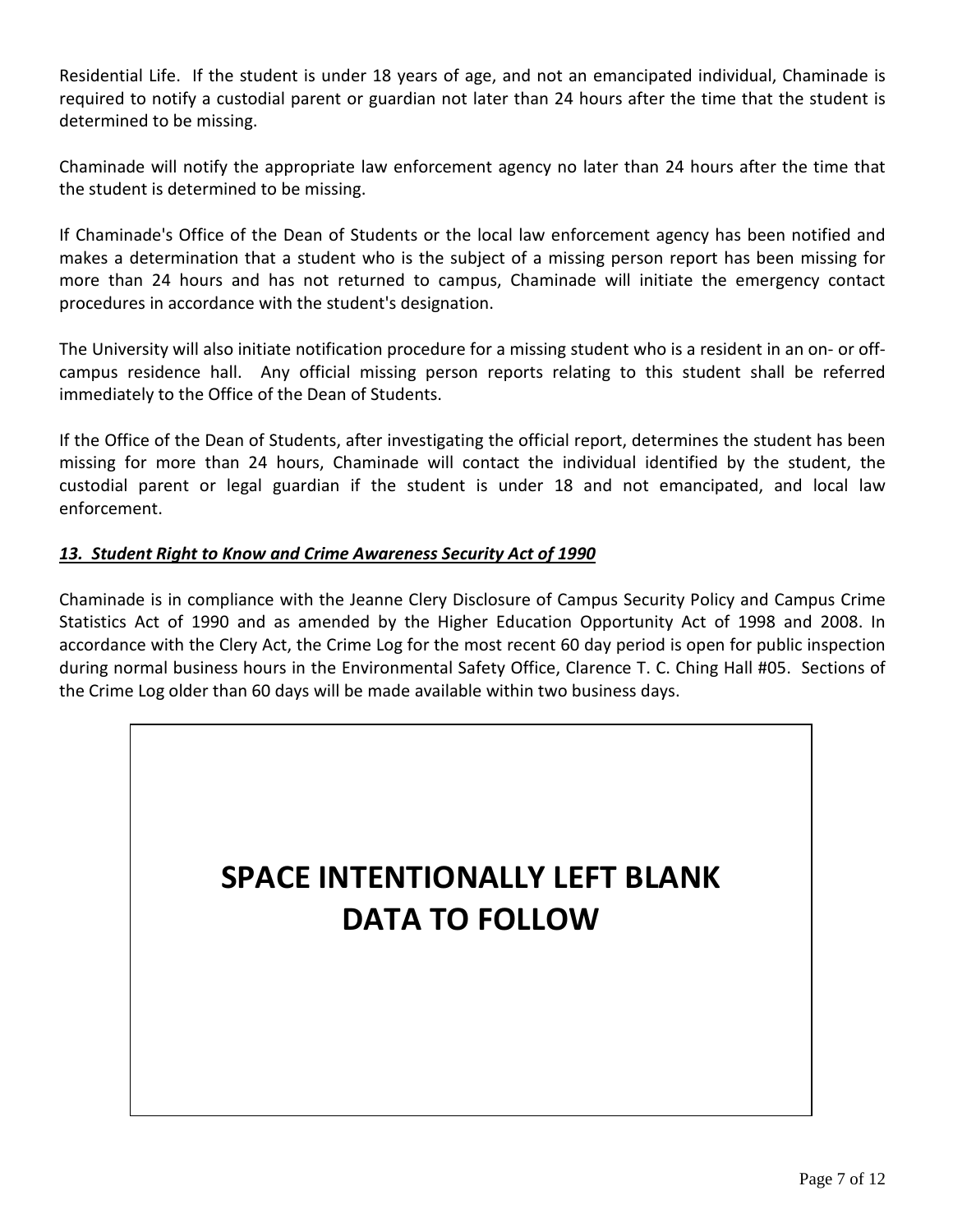# *Chaminade University Crime Report 2016 prepared by the Environmental Safety Office, Clarence TC Ching Hall #5*

|                                                                              |              | On-Campus<br><b>Including Residential</b>                           |                         |                  |             | Residential<br>On-Campus |                |             | Off-Campus Property &<br><b>Buildings</b> |                |             | <b>Public Property</b><br>Police Department |                |          |           |      |
|------------------------------------------------------------------------------|--------------|---------------------------------------------------------------------|-------------------------|------------------|-------------|--------------------------|----------------|-------------|-------------------------------------------|----------------|-------------|---------------------------------------------|----------------|----------|-----------|------|
|                                                                              |              | *(Starting from 2015)<br>On-Campus and Off-<br><b>Campus Totals</b> |                         |                  |             |                          |                |             |                                           |                |             | 2013-16 HPD unable to<br>provide data       |                |          |           |      |
|                                                                              | 2013         | 2014                                                                | 2015                    | 2016             | 2013        | 2014                     | 2015           | 2016        |                                           | 2013 2014      |             |                                             | 2015 2016 2013 | 2014     | 2015 2016 |      |
| Murder/Non-<br>Negligent<br>Manslaughter                                     | 0            | $\pmb{0}$                                                           | $\pmb{0}$               | $\pmb{0}$        | $\pmb{0}$   | $\pmb{0}$                | 0              | $\bf{0}$    | $\mathbf 0$                               | $\pmb{0}$      | 0           | $\mathbf 0$                                 | $\sharp$       | $\#$     | $\#$      | #    |
| Negligent<br>Manslaughter                                                    | $\mathbf 0$  | 0                                                                   | $\mathbf 0$             | $\mathbf 0$      | $\mathbf 0$ | $\mathbf 0$              | 0              | $\mathbf 0$ | $\mathbf 0$                               | $\mathbf 0$    | $\mathbf 0$ | $\mathbf 0$                                 | #              | #        | #         | #    |
| Sex Offense<br>Forcible                                                      | $\mathbf{1}$ | 1                                                                   | $\pmb{0}$               | $\boldsymbol{0}$ | $\mathbf 0$ | $\mathbf{1}$             | $\mathbf 0$    | $\mathbf 0$ | $\mathbf 0$                               | $\mathbf 1$    | 0           | $\mathbf 0$                                 | #              | #        | #         | #    |
| Sex Offense Non-<br>Forcible                                                 | $\mathbf 0$  | $\pmb{0}$                                                           | $\pmb{0}$               | $\pmb{0}$        | 0           | $\pmb{0}$                | 0              | $\pmb{0}$   | $\mathbf 0$                               | $\pmb{0}$      | $\pmb{0}$   | $\mathbf 0$                                 | #              | #        | #         | #    |
| Robbery                                                                      | 0            | 0                                                                   | 0                       | $\mathbf{1}$     | 0           | 0                        | $\Omega$       | $\mathbf 0$ | $\Omega$                                  | $\mathbf 0$    | 0           | $\mathbf{1}$                                | #              | $\sharp$ | #         | #    |
| Aggravated<br>Assault                                                        | $\pmb{0}$    | $\mathbf{1}$                                                        | $\pmb{0}$               | $\mathbf{1}$     | $\mathbf 0$ | 1                        | 0              | $\mathbf 0$ | $\mathbf 0$                               | $\mathbf 1$    | 0           | 1                                           | #              | $\sharp$ | $\#$      | #    |
| <b>Burglary</b>                                                              | $\mathbf 0$  | 6                                                                   | $\overline{\mathbf{4}}$ | $\mathbf{1}$     | $\mathbf 0$ | 5                        | $\overline{4}$ | $\mathbf 0$ | $\mathbf 0$                               | $\overline{2}$ | $\mathbf 0$ | $\mathbf{1}$                                | #              | #        | $\#$      | $\#$ |
| Motor Vehicle<br>Theft                                                       | $\mathbf{1}$ | $\overline{2}$                                                      | $\mathbf{1}$            | $\overline{3}$   | 0           | 5                        | 0              | $\mathbf 0$ | $\mathbf 0$                               | $\overline{2}$ | $\mathbf 1$ | 3                                           | #              | $\#$     | $\#$      | $\#$ |
| Arson                                                                        | $\mathbf 0$  | 0                                                                   | $\mathbf 0$             | $\mathbf 0$      | $\mathbf 0$ | $\mathbf 0$              | $\mathbf 0$    | $\mathbf 0$ | $\mathbf 0$                               | $\mathbf 0$    | 0           | 0                                           | #              | $\#$     | $\#$      | $\#$ |
| <b>Hate Crimes</b>                                                           | $\mathbf 0$  | 0                                                                   | 0                       | 0                | $\pmb{0}$   | $\mathbf 0$              | 0              | $\mathbf 0$ | $\Omega$                                  | $\mathbf 0$    | 0           | $\mathbf 0$                                 | #              | #        | $\#$      | #    |
| Domestic<br>Violence                                                         | N/A          | 0                                                                   | $\mathbf 0$             | 0                | N/A         | 0                        | 0              | $\mathbf 0$ | N/A                                       | $\mathbf 0$    | $\mathbf 0$ | $\mathbf 0$                                 | #              | $\#$     | $\#$      | #    |
| <b>Dating Violence</b>                                                       | N/A          | $\mathbf{1}$                                                        | $\overline{2}$          | 0                | N/A         | $\mathbf{1}$             | 0              | $\mathbf 0$ | N/A                                       | $\pmb{0}$      | $\mathbf 0$ | $\mathbf 0$                                 | #              | #        | $\#$      | #    |
| <b>Stalking</b>                                                              | N/A          | 0                                                                   | $\mathbf{1}$            | $\pmb{0}$        | N/A         | $\pmb{0}$                | $\mathbf{1}$   | $\mathbf 0$ | N/A                                       | $\pmb{0}$      | $\pmb{0}$   | 0                                           | #              | $\#$     | $\#$      | $\#$ |
| <b>ARRESTS</b>                                                               |              |                                                                     |                         |                  |             |                          |                |             |                                           |                |             |                                             |                |          |           |      |
| Liquor Law<br>Violations                                                     | $\mathbf 0$  | 0                                                                   | $\mathbf 0$             | $\mathbf 0$      | 0           | 0                        | $\mathbf 0$    | $\Omega$    | $\Omega$                                  | $\mathbf 0$    | $\mathbf 0$ | $\mathbf 0$                                 | #              | #        | #         | #    |
| Drug Law<br>Violations                                                       | $\mathbf 0$  | $\pmb{0}$                                                           | $\mathbf 0$             | $\pmb{0}$        | $\mathbf 0$ | $\mathbf 0$              | $\mathbf 0$    | $\mathbf 0$ | $\mathbf 0$                               | $\mathbf 0$    | $\mathbf 0$ | 0                                           | $\#$           | #        | #         | #    |
| <b>REFERRED FOR</b><br><b>CAMPUS</b><br><b>DISCIPLINARY</b><br><b>ACTION</b> |              |                                                                     |                         |                  |             |                          |                |             |                                           |                |             |                                             |                |          |           |      |
| Liquor Law<br>Violations                                                     | 91           | 79                                                                  | 21                      | 5                | $\mathbf 0$ | 79                       | 10             | 5           | 57                                        | 79             | 11          | $\mathbf 0$                                 | #              | #        | #         | #    |
| Drug Law<br>Violations                                                       | 21           | 10                                                                  | 8                       | 6                | 21          | 10                       | $\overline{3}$ | 6           | $\mathbf 0$                               | 10             | 5           | $\mathbf 0$                                 | #              | #        | #         | #    |
| <b>Illegal Weapons</b><br>Possession                                         | $\mathbf 0$  | $\pmb{0}$                                                           | $\mathbf 0$             | $\mathbf 0$      | $\mathbf 0$ | $\mathbf 0$              | $\mathbf 0$    | $\mathbf 0$ | $\mathbf{0}$                              | $\mathbf 0$    | $\mathbf 0$ | $\mathbf 0$                                 | $\#$           | #        | #         | $\#$ |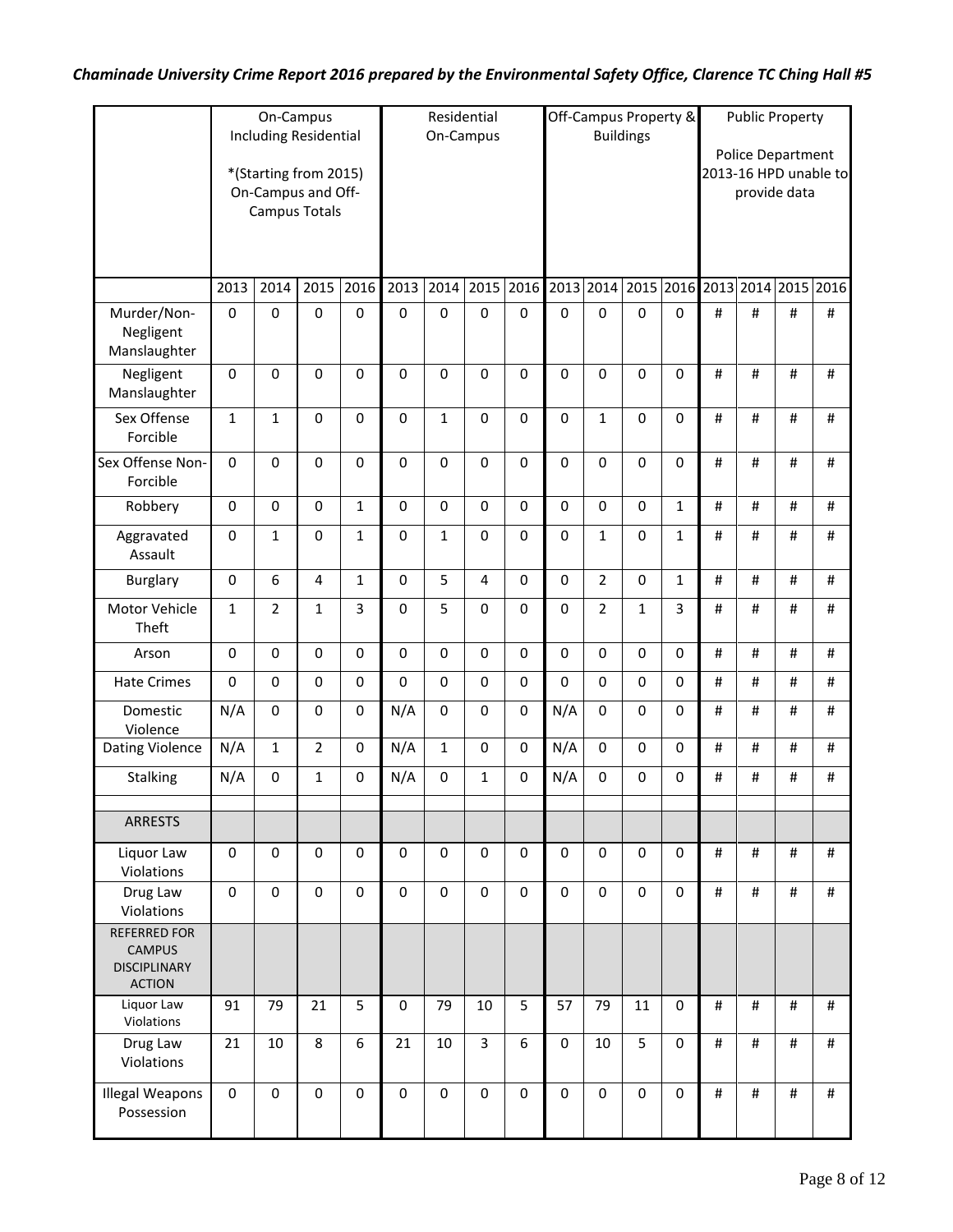**\*On-Campus and Off-Campus Totals**: This includes the total amount of crimes on-campus, offcampus, and all other Chaminade University properties in summation.

**On Campus**: This is the area covered by the information available from Campus Security and the Dean of Students Office, whether or not the city police are involved.

**Residential On Campus**: The statistics for the residence halls on campus.

**Non-campus building or property**: This refers to the off-campus residence halls. The information about this area comes from the Residence Hall Directors through the Dean of Students Office, the Security Office or the HPD. This is labeled: Residential Off Campus.

**Public Property**: The Department of Education defines this as area "immediately adjacent to and accessible from campus."

Referred for campus disciplinary action: This information is obtainedfrom the Dean of Students Office.

Separate campus: The only off-campus teaching facilities used by the University are the rooms at various military bases and institutions for evening classes. The Chaminade University Program Coordinators will report any crimes in these facilities while they are in use by Chaminade University students.

#### *Definition of Clery Crimes:*

**Criminal Homicide** - Murder and Non-negligent- Manslaughter is defined as the willful (nonnegligent) killing of one human being by another.

**Negligent Manslaughter**- The killing of another person through gross negligence.

**Sex Offenses-Forcible-** Any sexual act directed against another person, forcibly and/or against that person's will; or not forcibly or against the person's will where the victim is incapable of giving consent.

**Sex-Offenses-Non-forcible**- Unlawful, non-forcible sexual intercourse (Incest or Statutory Rape).

**Robbery**- Taking or attempting to take anything of value from the care, custody, or control of a person or persons by force or threat of force or violence and/or by putting the victim in fear.

**Aggravated assault**- An unlawful attack by one person upon another for the purpose of inflicting severe or aggravated bodily injury. This type of assault usually is accompanied by the use of a weapon or by means likely to produce death or great bodily harm.

**Burglary**- The unlawful entry of a structure to commit a felony or theft. (Each bedroom in a student housing facility suite is considered a separate dwelling.)

**Motor vehicle theft**- The theft or attempted theft of a motor vehicle.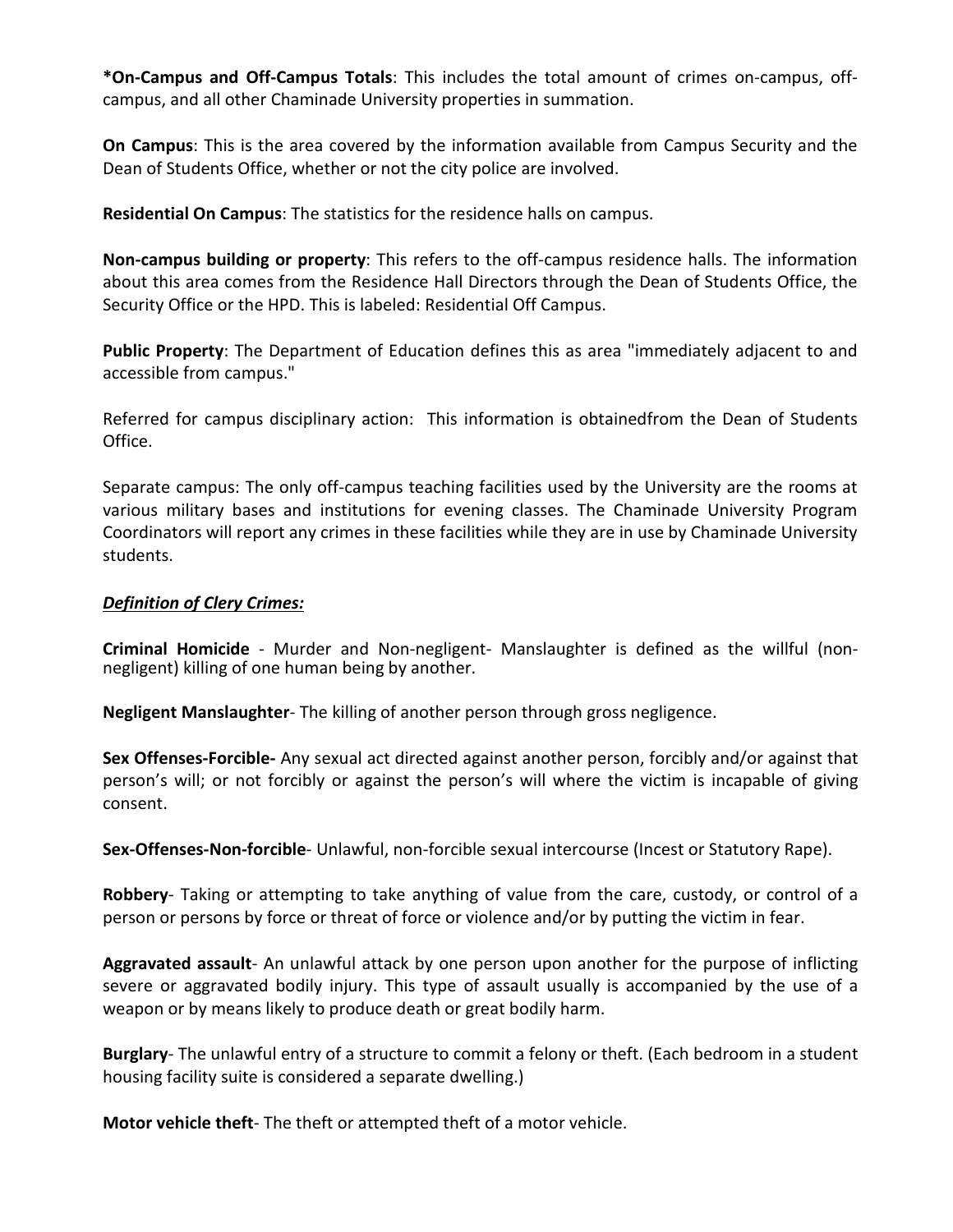**Arson**- Any willful or malicious burning or attempt to burn, with or without intent to defraud, a dwelling house, public building, motor vehicle or aircraft, personal property of another, etc.

**Larceny-**Theft- Unlawful taking, carrying, leading, or riding away of property from the possession or constructive possession of another.

**Weapons: Carrying, Possessing, etc.-** The violation of laws or ordinances prohibiting the manufacture, sale, purchase, transportation, possession, concealment, or use of firearms, cutting instruments, explosives, incendiary devices or other deadly weapons. This classification encompasses weapons offenses that are regulatory in nature.

**Drug Abuse Violations-** The violation of laws prohibiting the production, distribution and/or use of certain controlled substances and the equipment or devices utilized in their preparation and/or use. The unlawful cultivation, manufacture, distribution, sale, purchase, use, possession, transportation or important of any controlled drug or narcotic substance. Arrests for violations of state and local laws, specifically those relating to the unlawful possession, sale, use, growing, manufacturing and making of narcotic drugs.

**Liquor Law Violations-** The violation of state or local laws or ordinances prohibiting the manufacture, sale, purchase, transportation, possession or use of alcoholic beverages, not including driving under the influence and drunkenness.

#### *Hate Crimes*

**Simple Assault**- Unlawful physical attack by one person upon another where neither the offender displays a weapon, nor the victim suffers obvious sever or aggravated bodily injury involving apparent broken bones, loss of teeth, possible internal injury, severe laceration, or loss of consciousness.

**Intimidation**- Unlawfully place another person in reasonable fear of bodily harm through the use of threatening words and/or other conduct, but without displaying a weapon or subjecting the victim to actual physical attack.

**Destruction/Damages/Vandalism of Property**- Willfully or maliciously destroy, damage, deface, or otherwise injure real or personal property without the consent of the owner or the person having custody or control of it.

**Domestic Violence**- Crimes of violence committed by a current or former spouse or intimate partner of the victim, by a person with whom the victim shares a child in common, or by a person who is or has lived with the victim.

**Dating Violence-** A pattern of abusive behaviors used to exert power and control over a partner. This violence can be physical, sexual, emotional, spiritual, economic, or psychological.

**Stalking-** A pattern of persistent non-consensual contact that makes another person feel afraid, nervous, harassed, or in danger, including but not limited to pursuit, surveillance, or any other nonconsensual contact upon a person on more than one occasion without a legitimate purpose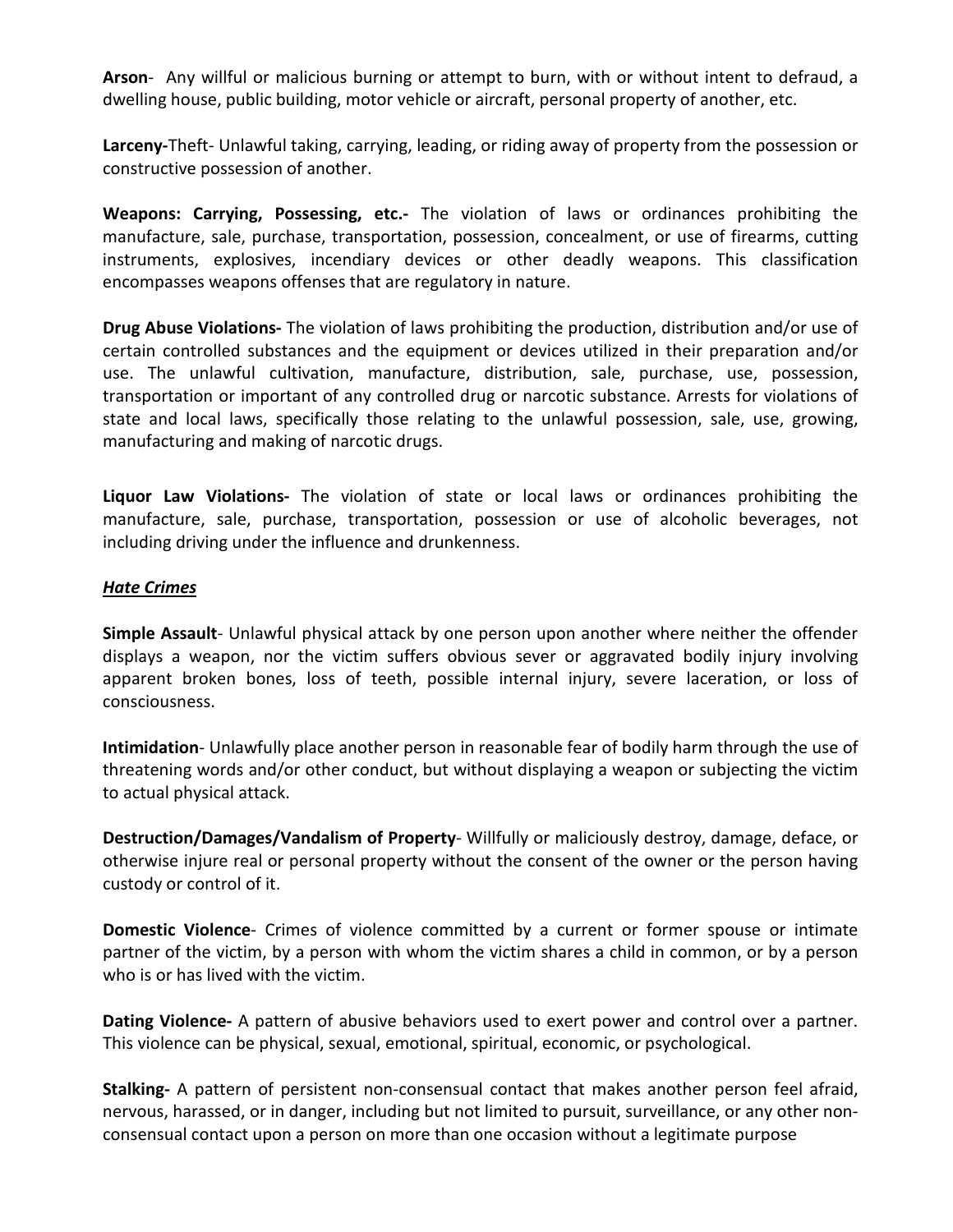# *Chaminade University of Honolulu Campus Fire Right to Know 2016*

The Campus Fire Safety Right-to-Know Act is aimed at increasing fire safety awareness on college campuses. Chaminade University of Honolulu has been collecting this information since August 2008.

All Chaminade University of Honolulu buildings and public areas are non-smoking. Evacuation directions are posted in every Residence Hall and living area, these procedures are part of the Residence Hall orientation, conducted by the Resident Advisors. Designated outdoor smoking areas are provided. A list of all approved electronic appliances and other important Emergency Policies for Campus Residence Halls are in the Residential Life Policies and Procedure Guide. http://www.chaminade.edu/sites/default/files/document/2015/08/03/residential\_life\_guide.p df

The Environmental Safety Office conducts mandatory Fire Safety Programs for Resident Hall Advisors, Resident Hall Directors, Building and Area Marshals, and other Staff on a yearly basis. Fire safety education, evacuation procedures, fire prevention and policies for no-smoking and no open flames (candles) are all covered. All resident Halls have mandatory fire drills early each Semester, these drills are supervised by the Resident Directors, Chaminade Security, and the Environmental Safety Office.

# *Residence Hall List*

| <b>Residence Hall</b> | <b>Fire Alarm</b><br><b>Systems</b><br>monitored<br>by<br>AlertAlarm<br>of Hawaii | <b>Fire</b><br>Sprinkler<br>System | <b>Smoke</b><br>Detector<br>s | Heat<br><b>Detector</b><br>s | <b>Fire</b><br><b>Extinguisher Evacuatio</b><br>s | <b>Posted</b><br>n Plan | Number of<br><b>Scheduled</b><br><b>Evacuation/Fire</b><br>Drills each<br><b>Calendar Year</b> |
|-----------------------|-----------------------------------------------------------------------------------|------------------------------------|-------------------------------|------------------------------|---------------------------------------------------|-------------------------|------------------------------------------------------------------------------------------------|
| 2492 Date Street      | <b>Yes</b>                                                                        | No                                 | Yes                           | Yes                          | <b>Yes</b>                                        | Yes                     | $\overline{2}$                                                                                 |
| Hale Lokelani         | <b>Yes</b>                                                                        | No.                                | <b>Yes</b>                    | <b>Yes</b>                   | <b>Yes</b>                                        | Yes                     | $\overline{2}$                                                                                 |
| <b>Hale Pohaku</b>    | <b>Yes</b>                                                                        | Yes                                | Yes                           | Yes                          | <b>Yes</b>                                        | Yes                     | 2                                                                                              |
| <b>Kieffer Hall</b>   | <b>Yes</b>                                                                        | No                                 | <b>Yes</b>                    | <b>Yes</b>                   | <b>Yes</b>                                        | Yes                     | $\overline{2}$                                                                                 |
| 3353 Waialae          |                                                                                   |                                    |                               |                              |                                                   |                         |                                                                                                |
| Ave.                  | <b>Yes</b>                                                                        | No.                                | Yes                           | Yes                          | Yes                                               | Yes                     | $\overline{2}$                                                                                 |

|                     | 2016 Residence Hall Fire Alarms by Building |                                               |   |                         |  |  |  |  |
|---------------------|---------------------------------------------|-----------------------------------------------|---|-------------------------|--|--|--|--|
|                     |                                             | $1st$ Quarter   $2nd$ Quarter   $3rd$ Quarter |   | 4 <sup>th</sup> Quarter |  |  |  |  |
| 2492 Date Street    |                                             | 0                                             |   | $\Omega$                |  |  |  |  |
| Hale Lokelani       |                                             | 1                                             | 2 |                         |  |  |  |  |
| <b>Hale Pohaku</b>  |                                             |                                               |   |                         |  |  |  |  |
| <b>Kieffer Hall</b> |                                             | 0                                             |   |                         |  |  |  |  |
| 3353 Waialae Ave.   |                                             | 0                                             |   |                         |  |  |  |  |
| TOTAL:              |                                             |                                               | 6 |                         |  |  |  |  |